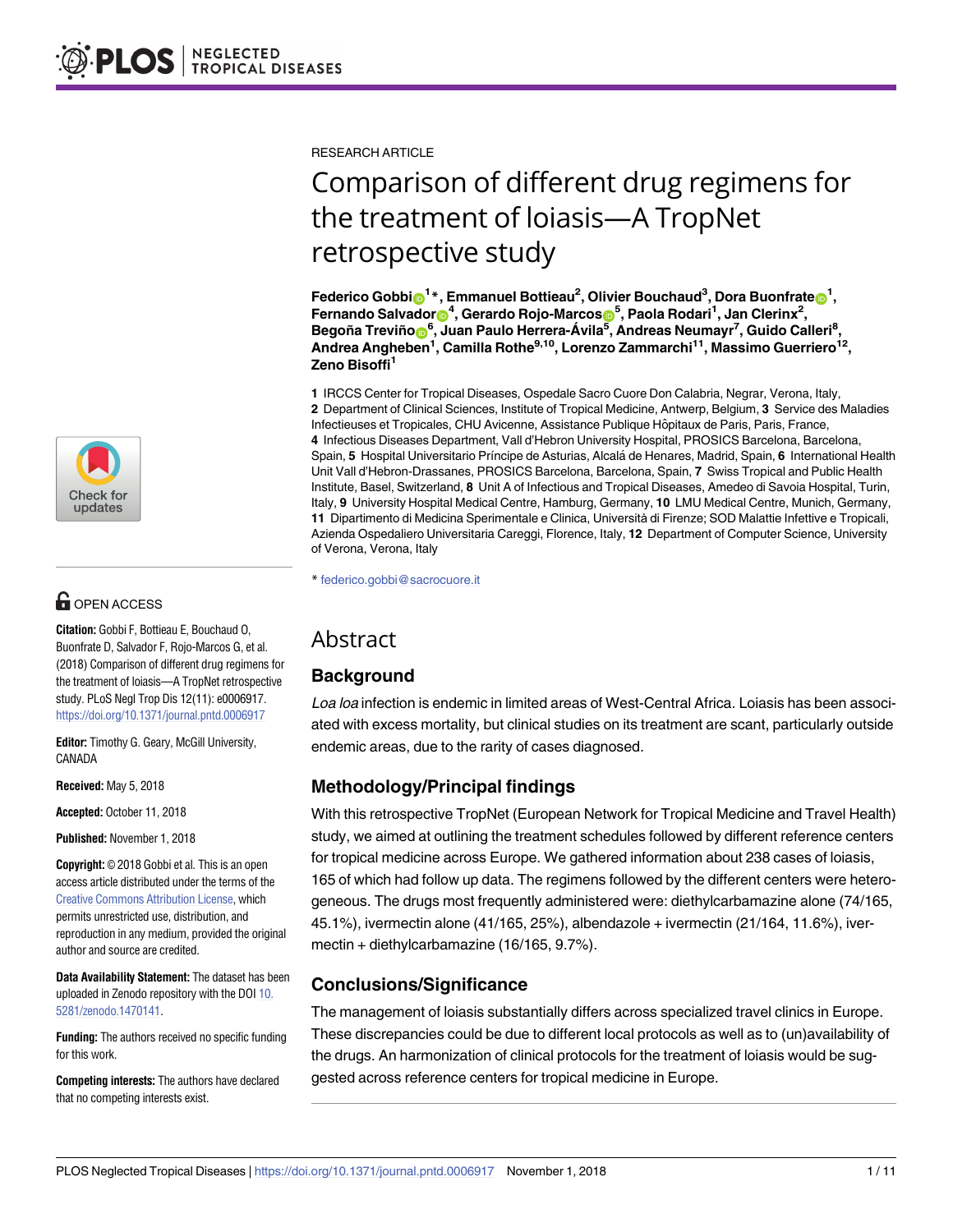### <span id="page-1-0"></span>Author summary

*Loa loa* is a worm which infects millions of people living in wide forested areas of central Africa. The infection is rarely diagnosed outside Africa, and cases are mainly referred to referral centers on tropical medicine. Aim of this study was to describe the treatment and management of patients diagnosed with loiasis in some referral centers for tropical medicine in Europe. The results showed that different health centers treat the patients with different drugs/drug combinations. On the basis of the availability of the drugs and on the data observed, common protocols might be recommended for the participating centers.

## **Introduction**

*Loa loa* is a filarial worm transmitted to the human hosts by the tabanid flies of the genus *Chrysops*. Human loiasis occurs only in Africa, where the transmission is confined to the rainforests areas from south-eastern Benin in the west, South Sudan and Uganda in the east, North Angola in the south $[1]$  $[1]$  $[1]$ . Adult worms moving in subcutaneous tissues can live for more than 15 years: moreover, after a prepatent period of a minimum of six months, they can produce microfilariae (mff), circulating in peripheral blood with a diurnal periodicity[[2\]](#page-9-0). The most common clinical manifestations due to adult worms and/or mff are "Calabar swelling" (transient angioedema of allergic nature) and pruritus. Moreover, adult worms may be noticed when they pass under the conjunctiva of the eye ("eyeworm"). Albeit rarely, loiasis can cause damage to other organs[\[2\]](#page-9-0). Loiasis had been considered as a benign disease until a retrospective study recently demonstrated an excess of mortality in patients with high microfilaremia [\[3](#page-9-0)], and advocated more studies on this disease[[4\]](#page-9-0). Currently three drugs may be used for the treatment of loiasis: diethylcarbamazine (DEC), ivermectin (IVM) and albendazole (ALB). DEC is the drug of choice because of its macro- and microfilaricidal activity, that causes a rapid decrease in the *Loa loa* microfilaremia, although sometimes multiple courses of DEC are required to achieve clinical and parasitological cure[\[5\]](#page-9-0). DEC is considered as contra-indicated in patients with a high microfilarial density (*>*8.000 mff/ml), because of the risk of encepha-lopathy[\[6\]](#page-9-0). Moreover, this drug is not currently available in Europe[\[7](#page-9-0)]. In fact, in an inquiry involving 69 TropNet (European Network for Tropical Medicine and Travel Health) centers in Europe, DEC was immediately available in 25 centers, available within a few days in 11, and not available in 33[[8](#page-9-0)]. Ivermectin has a marked microfilaricidal effect (*Loa* microfilaremia decreases by 70–80% within the first 3 days after a single dose of 150 μg/kg)[[9\]](#page-9-0), but is probably not active on macrofilariae[[6\]](#page-9-0). Besides this, this drug should be administered with caution in case of microfilaremia *>* 8,000/ml and can also induce an encephalopathy in people with very high microfilarial densities (>30,000/ml), contra-indicating its use above that level[\[6,10\]](#page-9-0). Short courses of ALB have little effect on *Loa loa*[[11,12\]](#page-9-0), but when given at a dose of 200 mg twice a day for 21 days, the drug has probably an embryotoxic effect (i.e., it interrupts embryogenesis in the uterus of the adult female worm), and possibly also a macrofilaricidal effect[[13](#page-9-0)]. This being said, the treatment strategy depends firstly on the risk of adverse events, which is related to the patient's *Loa* microfilarial density. In fact, given the risk of serious adverse events after DEC or IVM treatment, Boussinesq proposed the following strategy: ALB for microfilarial loads higher than 8,000/mL, followed by IVM when microfilarial density is between 2,000 and 8,000/mL, DEC when microfilarial density is below 2,000/mL[\[6](#page-9-0)]. Two series published in 1986[\[14\]](#page-9-0) and in 1996[[15](#page-9-0)], reported that a single course of treatment with DEC for 21 days achieves a cure rate of 55% and 66%, respectively. Four recent papers, a case series of 47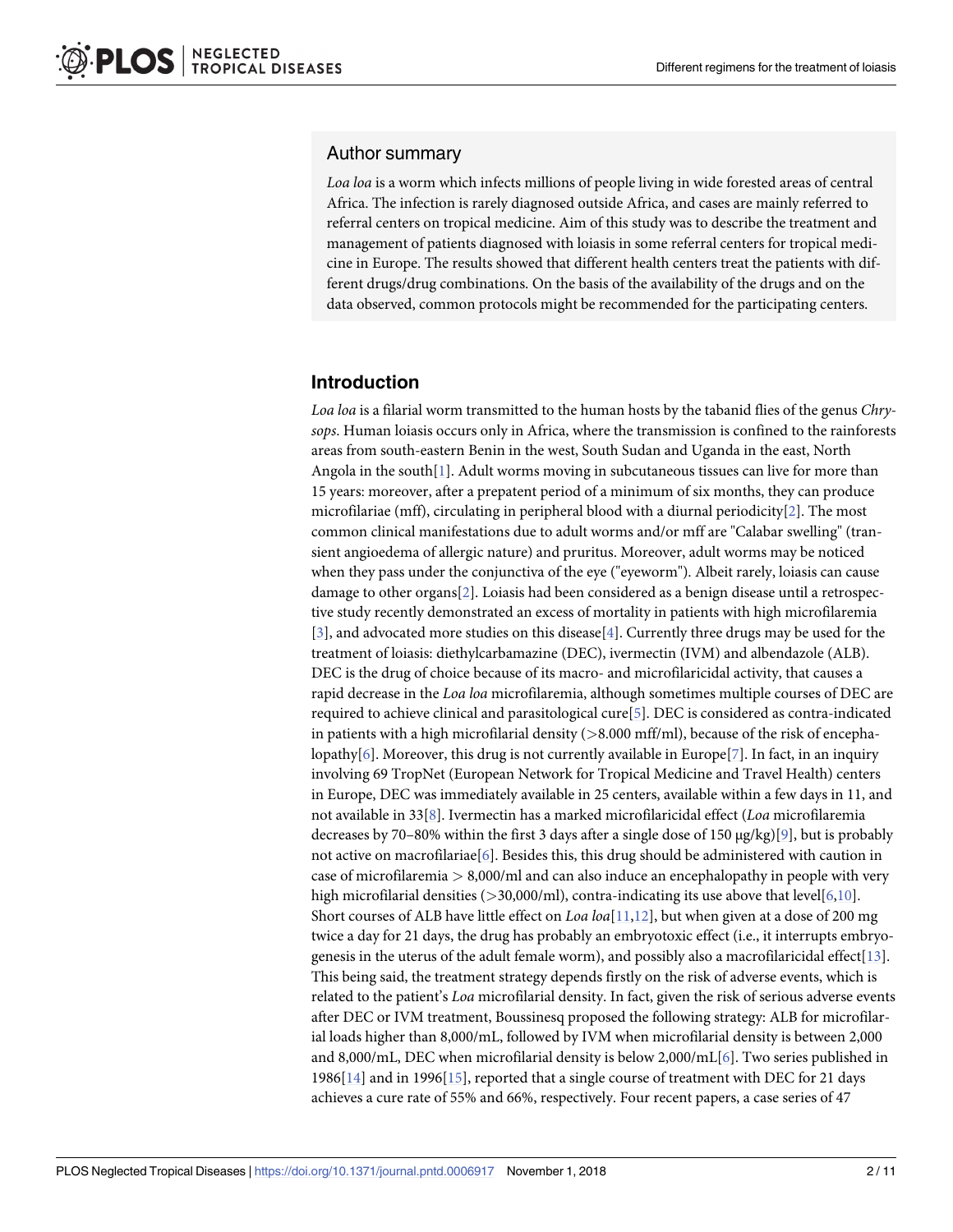<span id="page-2-0"></span>imported cases in France $[16]$  $[16]$  $[16]$ , a review of 101 cases reported in non-endemic countries $[17]$  $[17]$  $[17]$ , a case series of 100 cases in a single centre in Italy $[18]$  $[18]$ , and a case series of 50 cases in London [\[19\]](#page-10-0), revealed a wide heterogeneity of treatment regimens and follow -up patterns over the last three decades across Europe, highlighting that the management of imported loiasis needs standardization. A randomized controlled trial (RCT) comparing different drugs in non-endemic countries, is problematic, due to the relatively small number of cases diagnosed per travel clinic and the differences in drug availability between countries. The primary objective of this study was to describe the different drugs regimens used for imported loiasis in different TropNet sites. Secondary objectives include the description of the treatment outcome and tolerability of the drugs used.

## **Methods**

This is an observational, retrospective study, analyzing data collected between 1996 and 2015 at TropNet centers participating in this study.

#### **Ethical issues**

The study protocol was submitted to the Ethics committee of the coordinating centre (Comitato Etico per la Sperimentazione Clinica delle Province di Verona e Rovigo), and obtained a waiver of informed consent on the 13<sup>th</sup> July 2016.

#### **Inclusion criteria**

All individuals who had been traveling or living in an endemic country AND were diagnosed with loiasis (according to the case definition given below) AND were treated with either DEC alone, IVM alone, ALB alone, ALB + DEC, IVM + DEC or ALB + IVM (at the dosages specified below) AND had at least one follow up visit  $> 1$  month after treatment AND had not traveled to any endemic country before the last follow up evaluation. Eligible drug regimens for patient inclusion: DEC, 6 mg/kg/day for 21 days; IVM, 150–200 μg/kg as a single dose; ALB, 200–400 mg twice a day for 21–28 days.

#### **Exclusion criteria**

All patients treated with any other drug regimen. Patients retreated after first treatment failure.

#### **Definitions**

A case of loiasis was defined in this study as the presence -or history (in the last two months) of eyeworm OR the demonstration of *Loa loa* microfilaremia OR the presence -or history (in the last two months)- of a Calabar swelling associated with eosinophilia (defined as *>* 450 eosinophils/μL).

Clearance of symptoms was defined as the lack of re-occurrence of the clinical signs/symptoms present at inclusion (Calabar swellings, eyeworm) in the time frame going from treatment to the last available follow up visit. Parasitological outcome was assessed on the basis of values of microfilaremia and eosinophil count at the last available follow up visit. Circulating microfilariae were detected in 9 mL of peripheral blood collected on daytime using a modified Knott technique followed by Giemsa staining for species identification.

For each patient, information on clinical history, laboratory examinations, and treatment was extracted from the medical records, and entered into a Google Drive case report form (CRF). An anonymous code was assigned to each patient.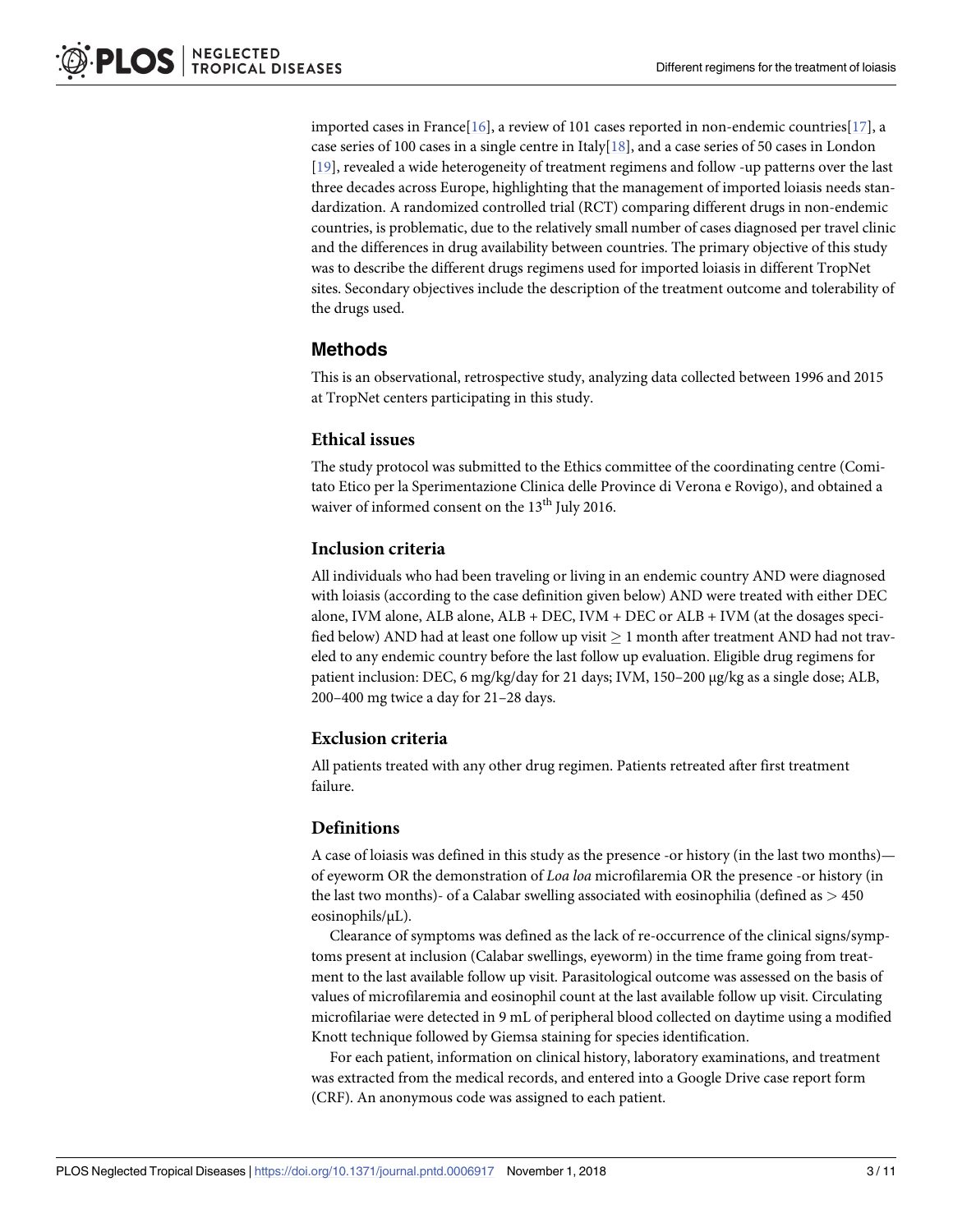#### <span id="page-3-0"></span>**Primary outcome**

1. Frequency of drug regimens used to treat imported loiasis.

#### **Secondary outcomes**

- 1. Proportion of patients with negativization of microfilaremia and normal eosinophil count at the last available follow-up for each treatment, over the total number of patients who received that treatment.
- 2. Proportion of patients presenting clearance of symptoms for each treatment strategy, over the total number of patients receiving that treatment.
- 3. Trend in residual microfilaremia for patients who did not cleared it. In this analysis were excluded patients with negative microfilaremia at baseline and patients with positive mff but missing value (both at baseline and at the last follow up).
- 4. Rates of adverse events (AE) in each treatment group.

#### **Statistical analysis**

The analyses were performed using Epi Info version 3.5.1 (Centers for Disease Control and Prevention, Atlanta, GA, USA) and Stata vers. 15 (StataCorp. 2017. *Stata Statistical Software*: *Release 15*. College Station, TX: StataCorp LLC). Categorical variables were reported as frequencies and percentages whilst discrete or continuous variables as medians and interquartile ranges (IQR).

#### **Results**

Eleven TropNet centers from seven countries [Belgium(1 center), Finland(1), France(1), Germany(1), Italy(3), Spain(3), and Switzerland(1)] participated in the study. Initially, 293 cases were evaluated for inclusion ([Fig](#page-4-0) 1), but 55 of them did not meet the inclusion criteria for loiasis. The main results of the 238 cases of loiasis included in the study are reported in [Table](#page-5-0) 1.

The different regimens were administered according to the schedules indicated in methods. Complete treatment and follow-up data were available for 165 cases, who were therefore included in the outcome analysis [\(Table](#page-6-0) 2).

The treatment most frequent administered was DEC (74/165, 45.1%), followed by IVM (41/165, 25%), and ALB (5/165, 3.7%). Combination therapies were: ALB + IVM in 21 out of 164 (11.6%) cases, IVM + DEC in 16 of 165 (9.7%) cases, and ALB + DEC in 8 of 165 (4.9%) cases. Baseline characteristics per administered treatment are reported in [Table](#page-6-0) 3.

Migrants accounted for  $42.9\%$  in the ALB + IVM group,  $43.7\%$  in the IVM + DEC group, 54.0% in the DEC group, and 72.5% in the IVM group. Median baseline values of eosinophilia ranged between 1,406/ml and 1,620/ml in all groups, but the IVM + DEC group, in which the median eosinophilia was 4,700/ml (IQR 1,920; 8,045). Microfilaremic patients accounted for 9.8% in the IVM group, 37.5% in the IVM + DEC group, 60.8% in the DEC group, and 71.4% in the ALB + IVM group. The median values of microfilaremia were 172 mff/ml in the ALB + IVM group, 309/ml in the DEC group, 4,820/ml in the IVM group (only 4 patients), 8,107/ml in the IVM + DEC group. The median time from treatment completion to the last follow up visit was 4.5 months (IQR 2.5; 10.5). Clinical outcome is reported in [Table](#page-7-0) 4.

Clearance of parasitemia and normal eosinophil count were observed in 67% of patients treated with ALB+IVM, in half of the patients in the DEC group, 44% in the DEC+IVM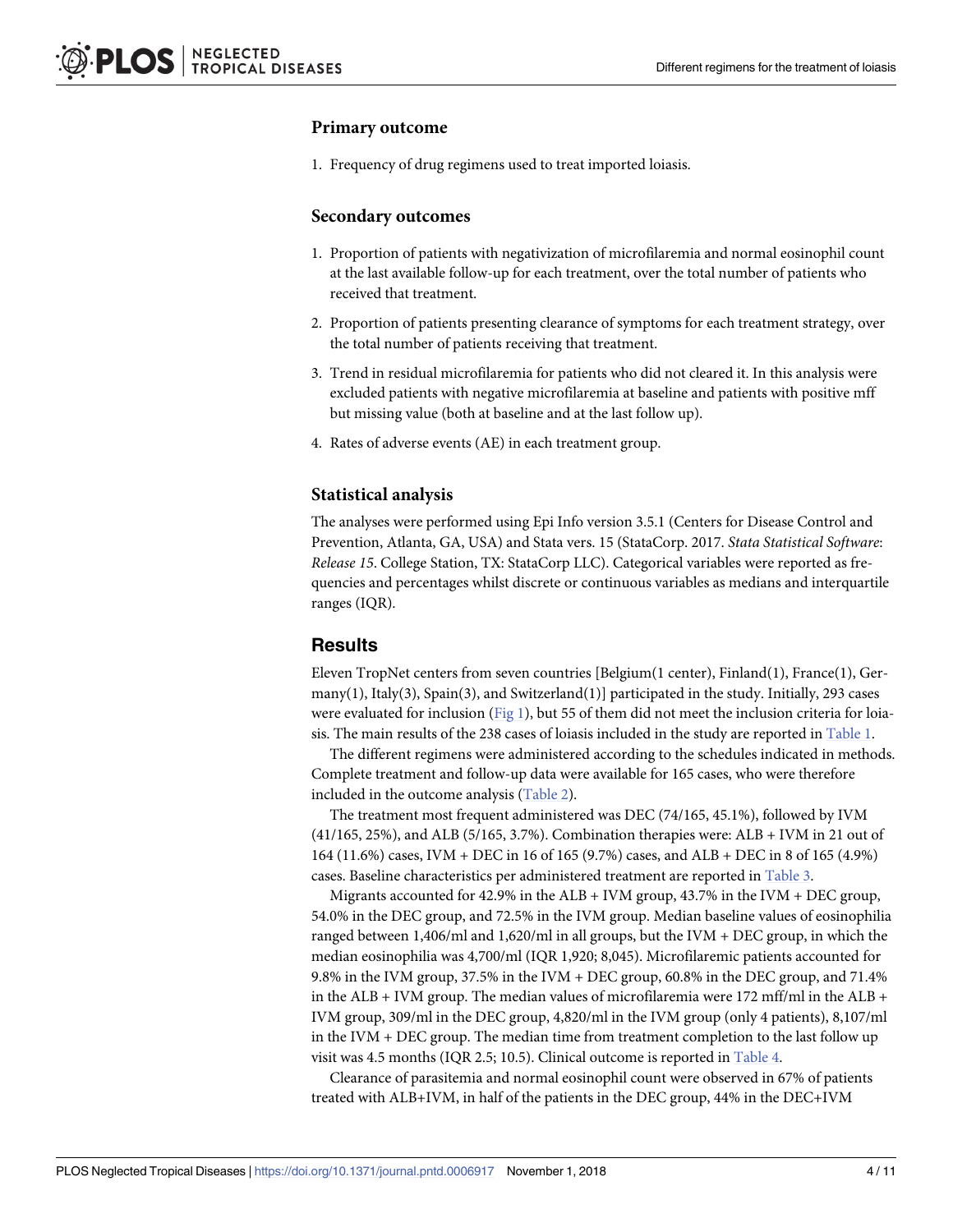<span id="page-4-0"></span>group, 38% in DEC+ALB group, 18% in the patients treated with IVM alone, in none of the 5 patients treated with ALB alone.

For two patients treated with IVM, the parasitological follow up data were unavailable. The information on clinical outcome was lacking in 58 out of 165 (35.1%). Re-occurrence of symptoms was observed in 1/15 (7%) of ALB + IVM treated cases, compared with 4/14 (29%) of IVM + DEC, 15/48 (31%) of DEC and 12/25 (48%) of IVM.

We then analyzed the trend of microfilaremia in patients who did not clear parasitemia. This analysis was performed for the whole sample and for patients who were treated with either DEC or ALB+IVM, as the latter two groups were the ones that presented a sufficient number of cases permitting this analysis (excluding IVM alone as clearly ineffective). The results are shown in [Fig](#page-7-0) 2: all the three groups considered demonstrated a consistent reduction in the median values of microfilaremia.

#### **Side effects**

No serious AE was registered. Patients treated with I and A alone had no AE. Two patients in the AI group (2/21, 9.5%) reported itching; other two patients in the DA group reported



<https://doi.org/10.1371/journal.pntd.0006917.g001>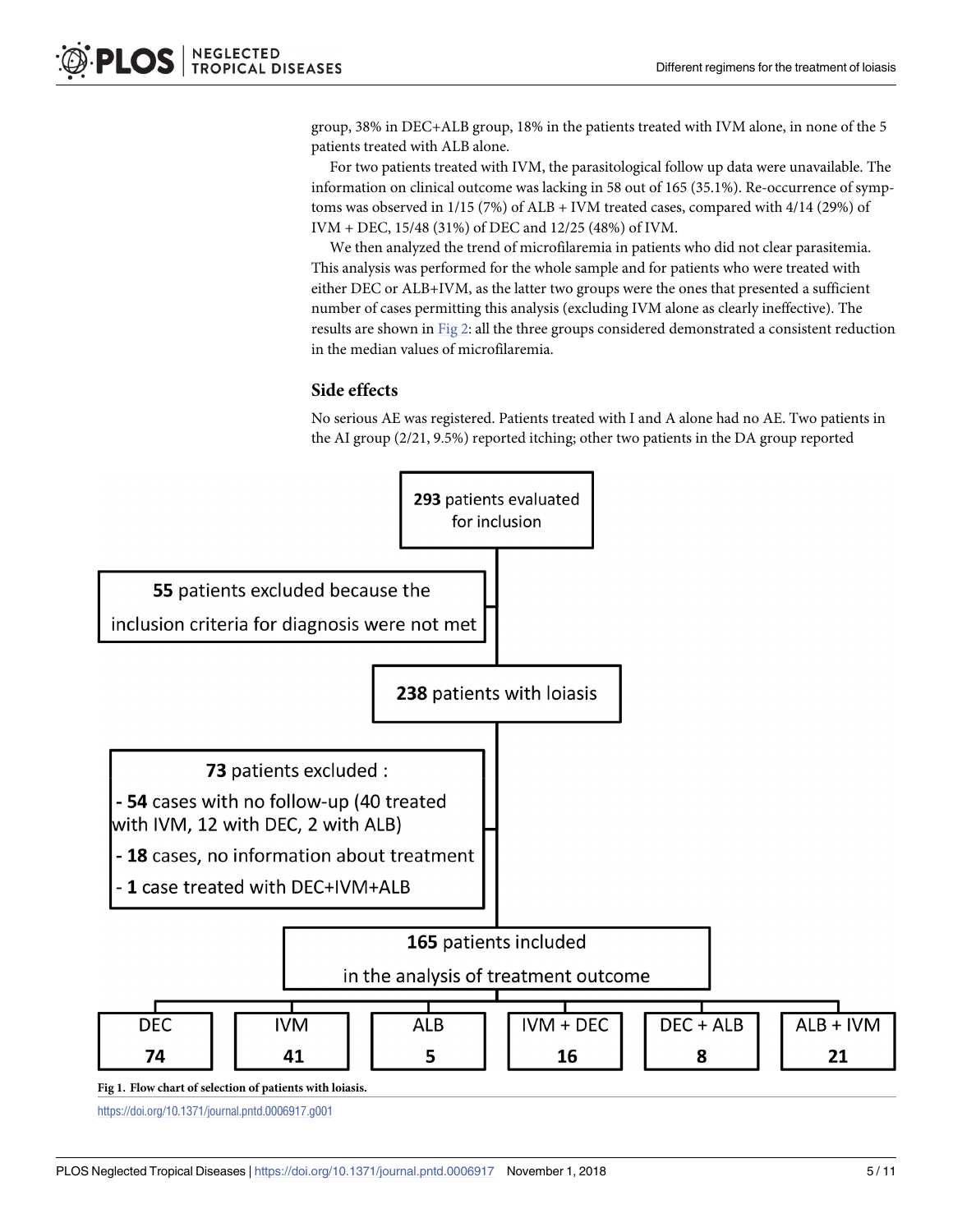<span id="page-5-0"></span>

| Characteristic                           | Number (%)     | Median (Q1;Q3)     |
|------------------------------------------|----------------|--------------------|
| Age                                      |                | 37 (27.5; 55)      |
| Male gender                              | 129 (54.2)     |                    |
| Patient classification $(n = 231)$       |                |                    |
| Migrants                                 | 149 (64.5)     |                    |
| <b>Travelers</b>                         | 28(12.1)       |                    |
| Expatriates $> 6$ months                 | 54 (23.4)      |                    |
| <b>Country of diagnosis</b>              |                |                    |
| France                                   | 108(45.4)      |                    |
| Belgium                                  | 71(29.8)       |                    |
| Spain                                    | 30(12.6)       |                    |
| Italy                                    | 23(9.6)        |                    |
| Germany                                  | 3(1.3)         |                    |
| Switzerland                              | 3(1.3)         |                    |
| Country of infection $(n = 234)$         |                |                    |
| Cameroon                                 | 133 (56.8)     |                    |
| <b>Equatorial Guinea</b>                 | 28(12.0)       |                    |
| Gabon                                    | 22(9.4)        |                    |
| Democratic Republic of Congo             | 22(9.4)        |                    |
| Congo                                    | 19(8.2)        |                    |
| Central African Republic                 | 4(1.7)         |                    |
| Nigeria                                  | 3(1.3)         |                    |
| South Sudan                              | 1(0.4)         |                    |
| Chad                                     | 1(0.4)         |                    |
| Angola                                   | 1(0.4)         |                    |
| Presence of symptoms of loiasis          | 234/238 (98.3) |                    |
| Calabar swellings                        | 106(45.3)      |                    |
| Eyeworm                                  | 57(24.2)       |                    |
| Eyeworm and Calabar swelling             | 24(10.3)       |                    |
| Presence of eosinophilia (>450 eos / mL) | 209 (87.8)     |                    |
| Median value of eosinophilia (mmf/mL)    |                | 1,480 (925; 3,180) |
| Presence of mf/mL                        | 105(44.3)      |                    |
| Median value of mmf                      |                | 311 (52; 1,782)    |

#### **[Table](#page-3-0) 1. Characteristics of the 238 patients with loiasis.**

IQR = Interquartile range.

<https://doi.org/10.1371/journal.pntd.0006917.t001>

itching (2/8, 25%), and one patient in the same group reported dizziness. Itching was also reported by three patients of 16 in the DI group (3/16, 18.7%), and one patient in the same group reported dyspnea. The number of AE registered for patients in the D group was 19 (19/ 74, 25.7%): 8 patients reported itching (8/74, 10.8%), 5 fever (5/74, 6.7%), 2 had a syncope (2/ 74, 2.7%), and single patients reported one of the following symptoms: thoracic pain, abdominal pain, dizziness, skin rash. None of the patients had to stop the treatment due to AE.

#### **Discussion**

To our knowledge, this is the largest case series of loiasis treatment of imported cases ever published in non-endemic settings, where the observation of treatment response is not hampered by possible re-infections. The first striking observation was that the management of loiasis substantially differs even across specialized travel clinics of TropNet network sites. Not only six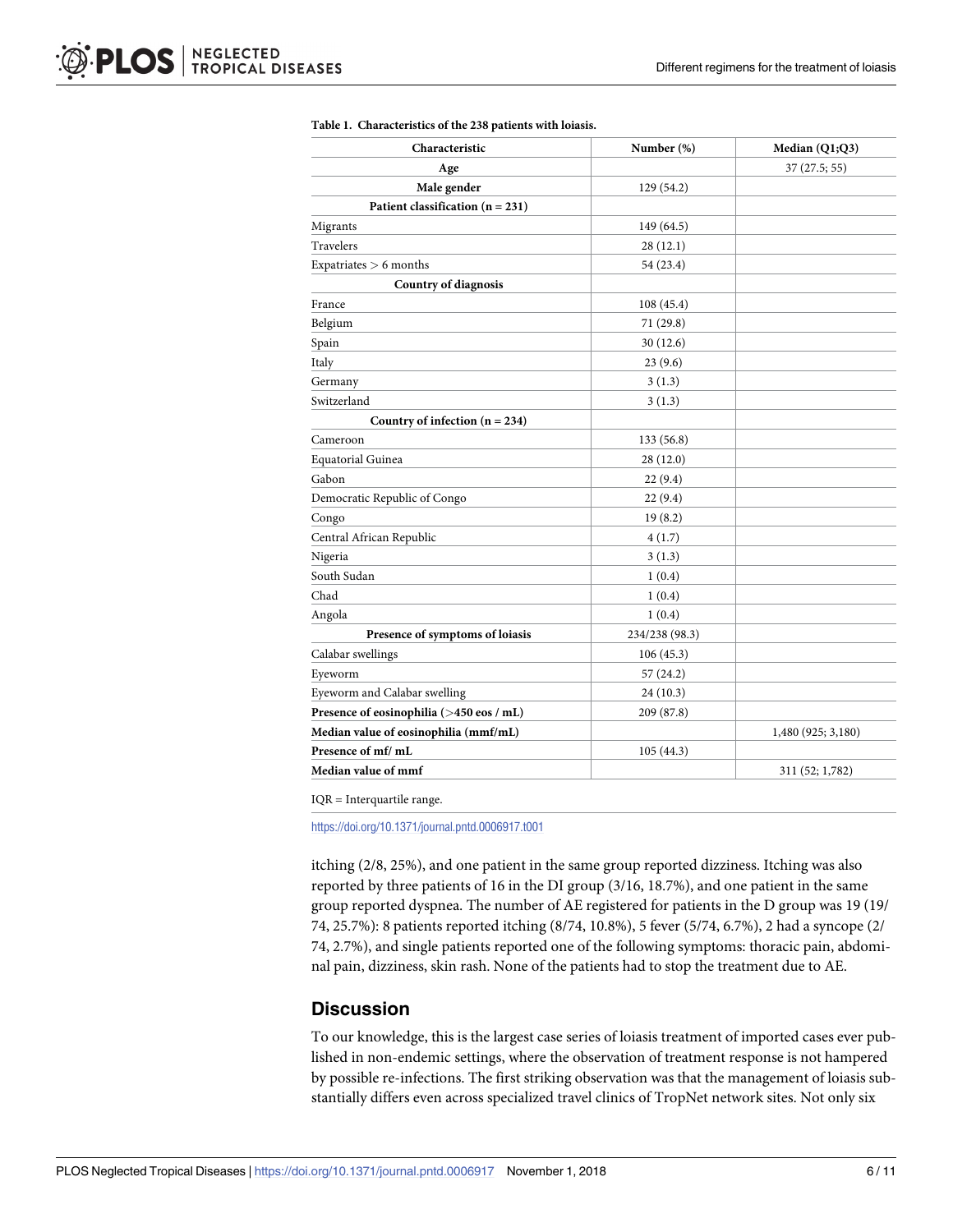| TropNet<br>Center            | N. of patients | Exp. | Mig.         | Trav. | <b>DEC</b>                                                                          | <b>IVM</b>   | <b>ALB</b>     | $IVM + DEC$ | $DEC + ALB$    | $ALB + IVM$ |
|------------------------------|----------------|------|--------------|-------|-------------------------------------------------------------------------------------|--------------|----------------|-------------|----------------|-------------|
| Antwerp                      | 69             | 30   | 28           | 11    | 53                                                                                  | $\mathbf{I}$ |                | 15          |                |             |
| Paris<br>(for France)        | 43             | 3    | 31           | 8     | $\overline{4}$                                                                      | 38           |                |             |                |             |
| <b>Negrar Verona</b>         | 19             | 8    | 8            | 3     |                                                                                     |              |                |             |                | 19          |
| Barcelona<br>(Vall d'Hebron) | 14             |      | 14           |       | 10                                                                                  |              |                |             | 3              |             |
| Madrid (Alcalà de Henares)   | 11             |      | 11           |       | $\overline{4}$                                                                      | $\mathbf{I}$ |                |             | $\overline{4}$ |             |
| <b>Basel</b>                 | 3              | 1    | 2            |       | $\mathbf{\mathbf{\mathbf{\mathbf{\mathbf{\mathbf{\mathbf{\mathbf{\mathbf{1}}}}}}}}$ |              | $\overline{2}$ |             |                |             |
| Turin                        | 3              |      | 2            |       |                                                                                     |              |                |             |                |             |
| Hamburg                      | $\overline{2}$ | -1   | $\mathbf{1}$ |       | -1                                                                                  | $\mathbf{I}$ |                |             |                |             |
| Florence                     |                |      |              |       |                                                                                     |              |                |             |                |             |

#### <span id="page-6-0"></span>**[Table](#page-3-0) 2. Number and type of patients, drug regimen for each TropNet center.**

<https://doi.org/10.1371/journal.pntd.0006917.t002>

different therapeutic regimens were used, but also the timing and lab approach for follow up differed. These discrepancies could be due to different local protocols as well as to (un)availability of the drugs (IVM is not registered in the majority of the European countries, DEC is not registered and often very difficult to find) and peculiarities of the patients. Indeed, 85.4% of the patients were either migrants or expatriates, who are not sedentary and could be more difficult to follow up at regular time points.

In terms of outcome, we found that only 50% of patients treated with DEC alone achieved a parasitological cure. This drug showed a cure rate of 73% in a work by Saito et al[[19](#page-10-0)], while in the only study reporting a long-term follow up after DEC treatment in non-endemic countries the efficacy after a single treatment course resulted of only 38%[\[5\]](#page-9-0). Taken all together, these results suggest that DEC monotherapy is often unsuccessful, despite its micro and macrofilaricidal activity[[19\]](#page-10-0). The combination of DEC with IVM or ALB did not improve the proportion of parasitological cure. On the other hand, the combination ALB + IVM provided a high proportion of parasitological cure. Although this observation should be taken with caution, given the small number on patients in this group, exploring the efficacy of this combination deserves further research, considering: 1) the synergy of the mode of action of the two drugs (ALB probable macrofilaricidal and IVM microfilaricidal); 2) safety issues: given as the first drug, ALB would reduce the levels of mmf and overcome the possibility of severe adverse events due to a massive death of mff, caused by IVM; 3) the serious threaten to the availability of DEC. Indeed, this treatment option also fits with the treatment strategy previously proposed by Boussinesq [\[6](#page-9-0)]. However, larger prospective studies to explore whether this regimen could represent a

|  | Table 3. Baseline characteristics of the patients according to the treatment group. |  |  |  |  |
|--|-------------------------------------------------------------------------------------|--|--|--|--|
|--|-------------------------------------------------------------------------------------|--|--|--|--|

|                                        | <b>DEC</b>     | <b>IVM</b>      | ALB             | $IVM + DEC$      | $DEC + ALB$     | $ALB + IVM$   |
|----------------------------------------|----------------|-----------------|-----------------|------------------|-----------------|---------------|
| Migrants                               | 40/74          | 29/40           | 5/5             | 7/16             | 7/8             | 9/21          |
|                                        | (54%)          | (72.5%)         | $(100\%)$       | $(43.7\%)$       | (87.5%)         | $(42.9\%)$    |
| Patients with microfilaremia           | 45/74          | 4/41            | 5/5             | 6/16             | 8/8             | 15/21         |
|                                        | $(60.8\%)$     | $(9.8\%)$       | $(100\%)$       | (37.5%)          | $(100\%)$       | $(71.4\%)$    |
| Microfilaremia                         | 309            | 4,820           | $(1 - 505)$     | 8,107            | 556             | 172           |
| $per$ ml)-median(Q1;Q3)                | $(48 - 2016)$  | $(800 - 7,760)$ |                 | $(682 - 16,773)$ | $(145-1,300)$   | $(26 - 791)$  |
| Eosinophilia (per ml)-median $(Q1;Q3)$ | 1,410          | 1,406           | 1,450           | 4,700            | 1,600           | 1,620         |
|                                        | $(860 - 2940)$ | $(995 - 2,746)$ | $(1,011-1,603)$ | $(1,920-8,045)$  | $(850 - 3,745)$ | $(790-4,100)$ |

DEC = Diethylcarbamazine, IVM = ivermectin, ALB = albendazole, IQR = Interquartile range

<https://doi.org/10.1371/journal.pntd.0006917.t003>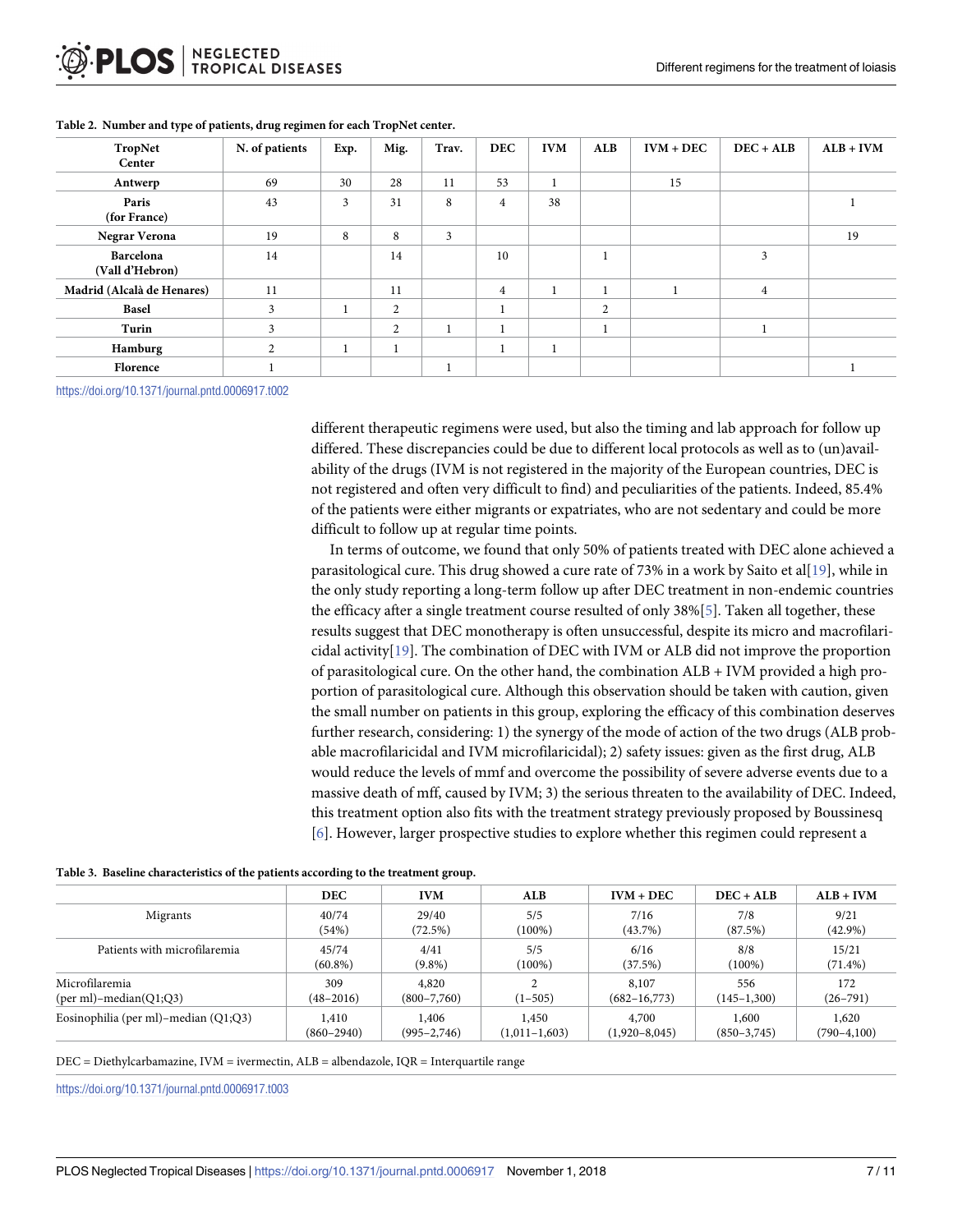| PARASITOLOGICAL OUTCOME                    | <b>DEC</b>    | <b>IVM</b>      | ALB               | $IVM + DEC$   | $DEC + ALB$    | $ALB + IVM$         |
|--------------------------------------------|---------------|-----------------|-------------------|---------------|----------------|---------------------|
| Clearance of mmf + normal eosinophil count | 37/74 (50.0%) | 7/39 (17.9%)    | 0/5<br>$(0\%)$    | 7/16(43.7%)   | $3/8$ (37.5%)  | 14/21<br>(66.7%)    |
| Persisting mmf and/or eosinophilia         | 37/74 (50.0%) | 32/39 (82.1%)   | 5/5<br>$(100\%)$  | 9/16(56.3%)   | 5/8(62.5%)     | 7/21<br>$(33.3\%)$  |
| CLINICAL OUTCOME                           |               |                 |                   |               |                |                     |
| Clearance of symptoms                      | 33/48 (68.7%) | $13/25(52.0\%)$ | 1/2<br>$(50.0\%)$ | 10/14 (71.4%) | $2/2(100\%)$   | 14/15<br>$(93.3\%)$ |
| Re-occurrence of symptoms                  | 15/48 (31.3%) | $12/25(48.0\%)$ | 1/2<br>$(50.0\%)$ | 4/14(28.6%)   | 0/2<br>$(0\%)$ | 1/15<br>$(6.7\%)$   |

#### <span id="page-7-0"></span>**[Table](#page-3-0) 4. Parasitological and clinical outcome of 165 patients with follow-up.**

DEC = Diethylcarbamazine, IVM = ivermectin, ALB = albendazole

<https://doi.org/10.1371/journal.pntd.0006917.t004>

valid alternative to DEC are needed. In addition, it must be taken into account that in our work almost all patients (20/21) treated with this regimen received ALB at the dose of 400 mg twice a day for 28 days, which is a higher dose given for a longer period compared with what has been previously reported[[13](#page-9-0)]. IVM alone showed poor efficacy (parasitological cure 18%), which is not surprising as its action seems to be purely microfilaricidal. Although the drug is



Data were transformed by zero-skewness log transformation (1.5=4,686.5; 3.5=0 on mmf natural scale)

[Fig](#page-4-0) 2. Box plots showing the trend of microfilaremia in patients who did not clear parasitemia. Due to a strong asymmetry of mmf count, variable data were transformed by zero-skewness log transformation.

<https://doi.org/10.1371/journal.pntd.0006917.g002>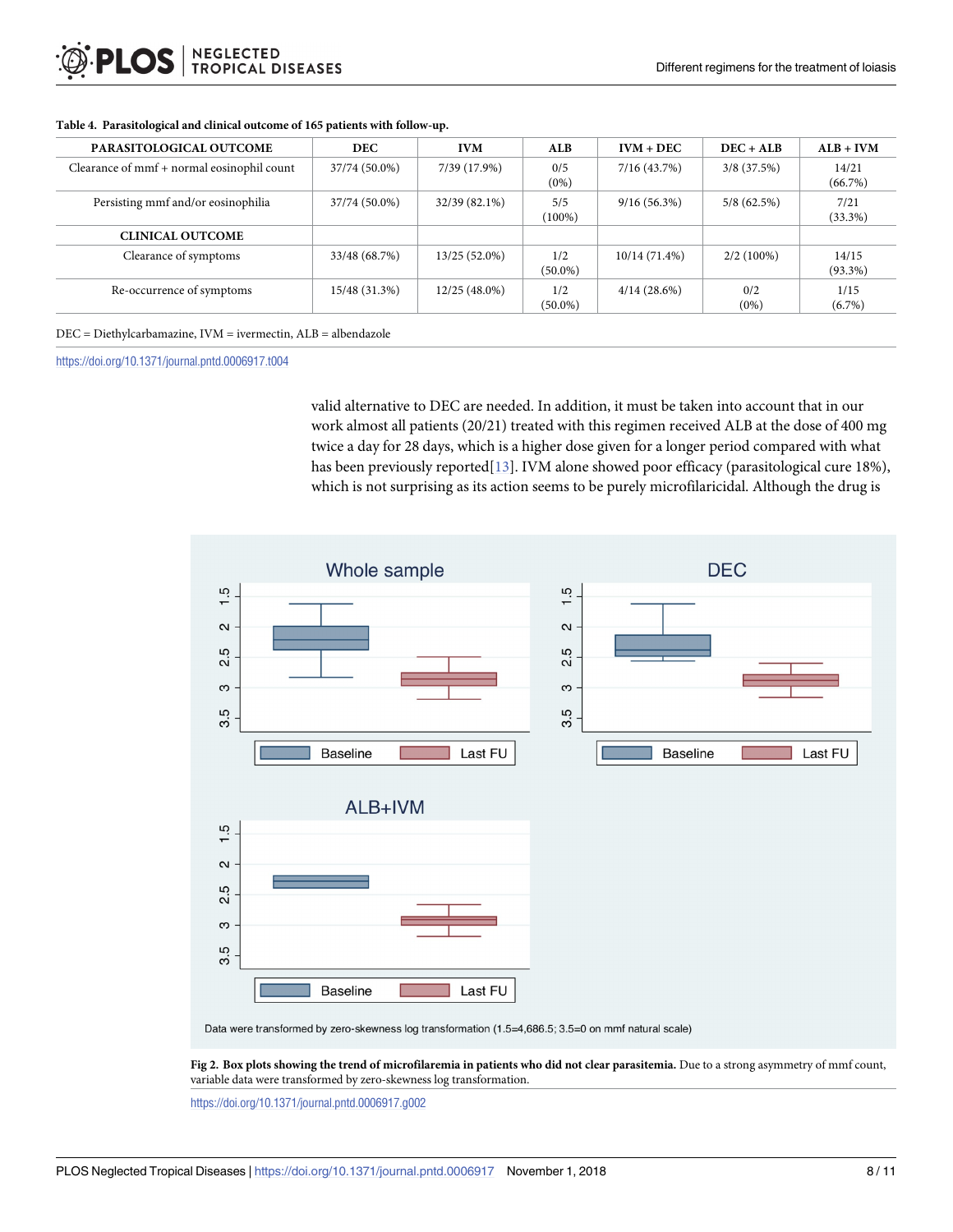not capable of clearing the infection, it can contribute to reduce transmission in endemic countries by reducing microfilaremia in affected populations.

#### **Study limitations**

The main limitation of this study is represented by its retrospective design and the substantial proportion of missing data. Also, different drug dosages and durations were used in the study sites, thus limiting the comparison among the regimens. A statistical inference on the different outcomes after each regimen was not performed, as the recruitment was not random and the groups differed markedly before treatment. Indeed, clearance of symptoms, reduction of microfilaremia and eosinophilia are the parameters usually considered to follow up patients with *Loa loa* infection, but there are no clear indications for the timing of follow-up and the cut-off values defining cure. Finally, the clinical outcome may be difficult to assess, for example in case of persistence of symptoms not clearly attributable to loiasis (such as edemas reported by the patients, but not observed by the health staff). Despite these limitations, we were able to provide useful clinical information on a neglected disease for which complete follow up data are hardly available[\[16](#page-9-0)[–19](#page-10-0)].

### **Conclusions**

This paper shows that, in absence of specific guidelines, different reference centers for tropical diseases in Europe use different treatment schedules for loiasis. Our study suggests that some alternative recommendations may be possible for the treatment of loiasis in non-endemic areas, also in consideration of the unavailability of some drugs (namely, DEC). Ideally, a randomized clinical trial would provide a much more robust base of evidence to support management guidelines, but its feasibility in non-endemic countries is questionable. Nevertheless, an observational, prospective study, with well-defined criteria for inclusion and for definition of cure, would be a valuable option in order to evaluate the proposed management indications.

#### **Supporting information**

**S1 [Checklist.](http://journals.plos.org/plosntds/article/asset?unique&id=info:doi/10.1371/journal.pntd.0006917.s001) STROBE checklist.** (DOCX)

#### **Acknowledgments**

We wish to acknowledge Seedley Charles, Alexandra Sophia Affricot, Joaquin Salas-Coronas, Heli Siikamaki and the French study group on loiasis for their kind support in this study.

#### **Author Contributions**

**Conceptualization:** Federico Gobbi.

**Data curation:** Federico Gobbi, Emmanuel Bottieau, Olivier Bouchaud, Fernando Salvador, Gerardo Rojo-Marcos, Paola Rodari, Jan Clerinx, Begoña Treviño, Juan Paulo Herrera-A´ vila, Andreas Neumayr, Guido Calleri, Andrea Angheben, Camilla Rothe, Lorenzo Zammarchi, Massimo Guerriero.

**Formal analysis:** Federico Gobbi, Dora Buonfrate, Massimo Guerriero.

**Funding acquisition:** Federico Gobbi.

**Investigation:** Federico Gobbi, Emmanuel Bottieau, Olivier Bouchaud, Fernando Salvador, Gerardo Rojo-Marcos, Paola Rodari, Jan Clerinx, Begoña Treviño, Juan Paulo Herrera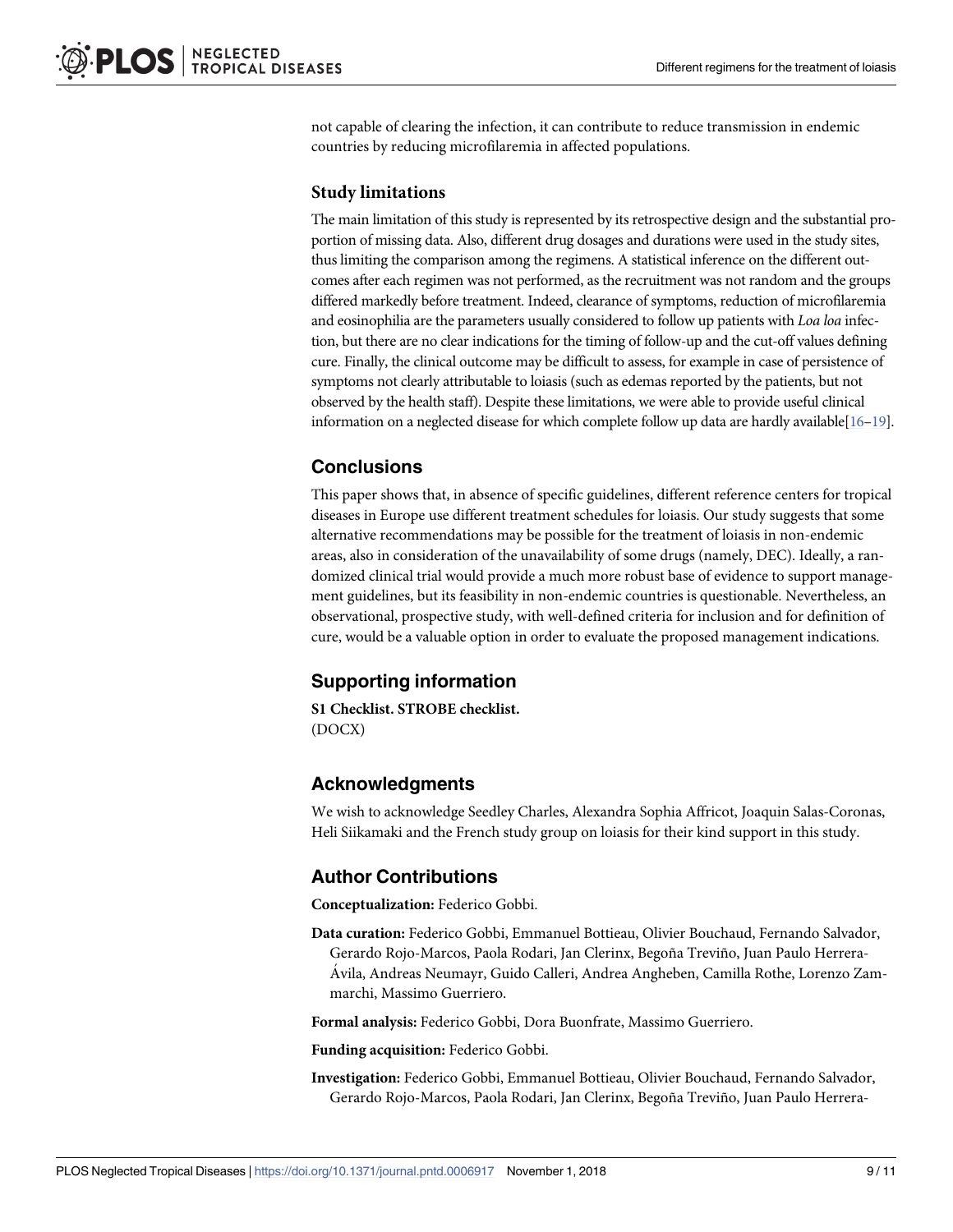<span id="page-9-0"></span>A´ vila, Andreas Neumayr, Guido Calleri, Andrea Angheben, Camilla Rothe, Lorenzo Zammarchi.

**Methodology:** Dora Buonfrate, Massimo Guerriero, Zeno Bisoffi.

**Software:** Massimo Guerriero.

**Supervision:** Federico Gobbi, Zeno Bisoffi.

**Visualization:** Zeno Bisoffi.

**Writing – original draft:** Federico Gobbi, Dora Buonfrate.

**Writing – review & editing:** Federico Gobbi, Emmanuel Bottieau, Olivier Bouchaud, Fernando Salvador, Gerardo Rojo-Marcos, Paola Rodari, Jan Clerinx, Begoña Treviño, Juan Paulo Herrera-Avila, Andreas Neumayr, Guido Calleri, Andrea Angheben, Camilla Rothe, Lorenzo Zammarchi, Zeno Bisoffi.

#### **References**

- **[1](#page-1-0).** Zoure HG, Wanji S, Noma M, Amazigo UV, Diggle PJ, et al. (2011) The geographic distribution of Loa loa in Africa: results of large-scale implementation of the Rapid Assessment Procedure for Loiasis (RAPLOA). PLoS Negl Trop Dis 5: e1210. <https://doi.org/10.1371/journal.pntd.0001210> PMID: [21738809](http://www.ncbi.nlm.nih.gov/pubmed/21738809)
- **[2](#page-1-0).** Boussinesq M (2006) Loiasis. Ann Trop Med Parasitol 100: 715–731. [https://doi.org/10.1179/](https://doi.org/10.1179/136485906X112194) [136485906X112194](https://doi.org/10.1179/136485906X112194) PMID: [17227650](http://www.ncbi.nlm.nih.gov/pubmed/17227650)
- **[3](#page-1-0).** Chesnais CB, Takougang I, Paguele M, Pion SD, Boussinesq M (2017) Excess mortality associated with loiasis: a retrospective population-based cohort study. Lancet Infect Dis 17: 108–116. [https://doi.](https://doi.org/10.1016/S1473-3099(16)30405-4) [org/10.1016/S1473-3099\(16\)30405-4](https://doi.org/10.1016/S1473-3099(16)30405-4) PMID: [27777031](http://www.ncbi.nlm.nih.gov/pubmed/27777031)
- **[4](#page-1-0).** Metzger WG, Mordmuller B (2013) Loa loa-does it deserve to be neglected? Lancet Infect Dis.
- **[5](#page-1-0).** Klion AD, Ottesen EA, Nutman TB (1994) Effectiveness of diethylcarbamazine in treating loiasis acquired by expatriate visitors to endemic regions: long-term follow-up. J Infect Dis 169: 604–610. PMID: [8158033](http://www.ncbi.nlm.nih.gov/pubmed/8158033)
- **[6](#page-1-0).** Boussinesq M (2012) Loiasis: new epidemiologic insights and proposed treatment strategy. J Travel Med 19: 140–143. <https://doi.org/10.1111/j.1708-8305.2012.00605.x> PMID: [22530819](http://www.ncbi.nlm.nih.gov/pubmed/22530819)
- **[7](#page-1-0).** Buonfrate D, Gobbi F, Bisoffi Z (2017) Helminths in organ transplantation. Lancet Infect Dis 17: 581–582.
- **[8](#page-1-0).** <http://www.tropnet.eu/indexphp?id=200&fsize=2%27A%3D0>
- **[9](#page-1-0).** Gardon J, Kamgno J, Folefack G, Gardon-Wendel N, Bouchite B, et al. (1997) Marked decrease in Loa loa microfilaraemia six and twelve months after a single dose of ivermectin. Trans R Soc Trop Med Hyg 91: 593–594. PMID: [9463678](http://www.ncbi.nlm.nih.gov/pubmed/9463678)
- **[10](#page-1-0).** Gardon J, Gardon-Wendel N, Demanga N, Kamgno J, Chippaux JP, et al. (1997) Serious reactions after mass treatment of onchocerciasis with ivermectin in an area endemic for Loa loa infection. Lancet 350: 18–22. [https://doi.org/10.1016/S0140-6736\(96\)11094-1](https://doi.org/10.1016/S0140-6736(96)11094-1) PMID: [9217715](http://www.ncbi.nlm.nih.gov/pubmed/9217715)
- **[11](#page-1-0).** Tabi TE, Befidi-Mengue R, Nutman TB, Horton J, Folefack A, et al. (2004) Human loiasis in a Cameroonian village: a double-blind, placebo-controlled, crossover clinical trial of a three-day albendazole regimen. Am J Trop Med Hyg 71: 211–215. PMID: [15306713](http://www.ncbi.nlm.nih.gov/pubmed/15306713)
- **[12](#page-1-0).** Kamgno J, Nguipdop-Djomo P, Gounoue R, Tejiokem M, Kuesel AC (2016) Effect of Two or Six Doses 800 mg of Albendazole Every Two Months on Loa loa Microfilaraemia: A Double Blind, Randomized, Placebo-Controlled Trial. PLoS Negl Trop Dis 10: e0004492. [https://doi.org/10.1371/journal.pntd.](https://doi.org/10.1371/journal.pntd.0004492) [0004492](https://doi.org/10.1371/journal.pntd.0004492) PMID: [26967331](http://www.ncbi.nlm.nih.gov/pubmed/26967331)
- **[13](#page-1-0).** Klion AD, Horton J, Nutman TB (1999) Albendazole therapy for loiasis refractory to diethylcarbamazine treatment. Clin Infect Dis 29: 680–682. PMID: [10530467](http://www.ncbi.nlm.nih.gov/pubmed/10530467)
- **[14](#page-1-0).** Nutman TB, Miller KD, Mulligan M, Ottesen EA (1986) Loa loa infection in temporary residents of endemic regions: recognition of a hyperresponsive syndrome with characteristic clinical manifestations. J Infect Dis 154: 10–18. PMID: [3458832](http://www.ncbi.nlm.nih.gov/pubmed/3458832)
- **[15](#page-1-0).** Churchill DR, Morris C, Fakoya A, Wright SG, Davidson RN (1996) Clinical and laboratory features of patients with loiasis (Loa loa filariasis) in the U.K. J Infect 33: 103–109. PMID: [8889997](http://www.ncbi.nlm.nih.gov/pubmed/8889997)
- **[16](#page-2-0).** Gantois N, Rapp C, Gautret P, Ficko C, Savini H, et al. (2013) Imported loiasis in France: a retrospective analysis of 47 cases. Travel Med Infect Dis 11: 366–373. <https://doi.org/10.1016/j.tmaid.2013.08.005> PMID: [24035648](http://www.ncbi.nlm.nih.gov/pubmed/24035648)